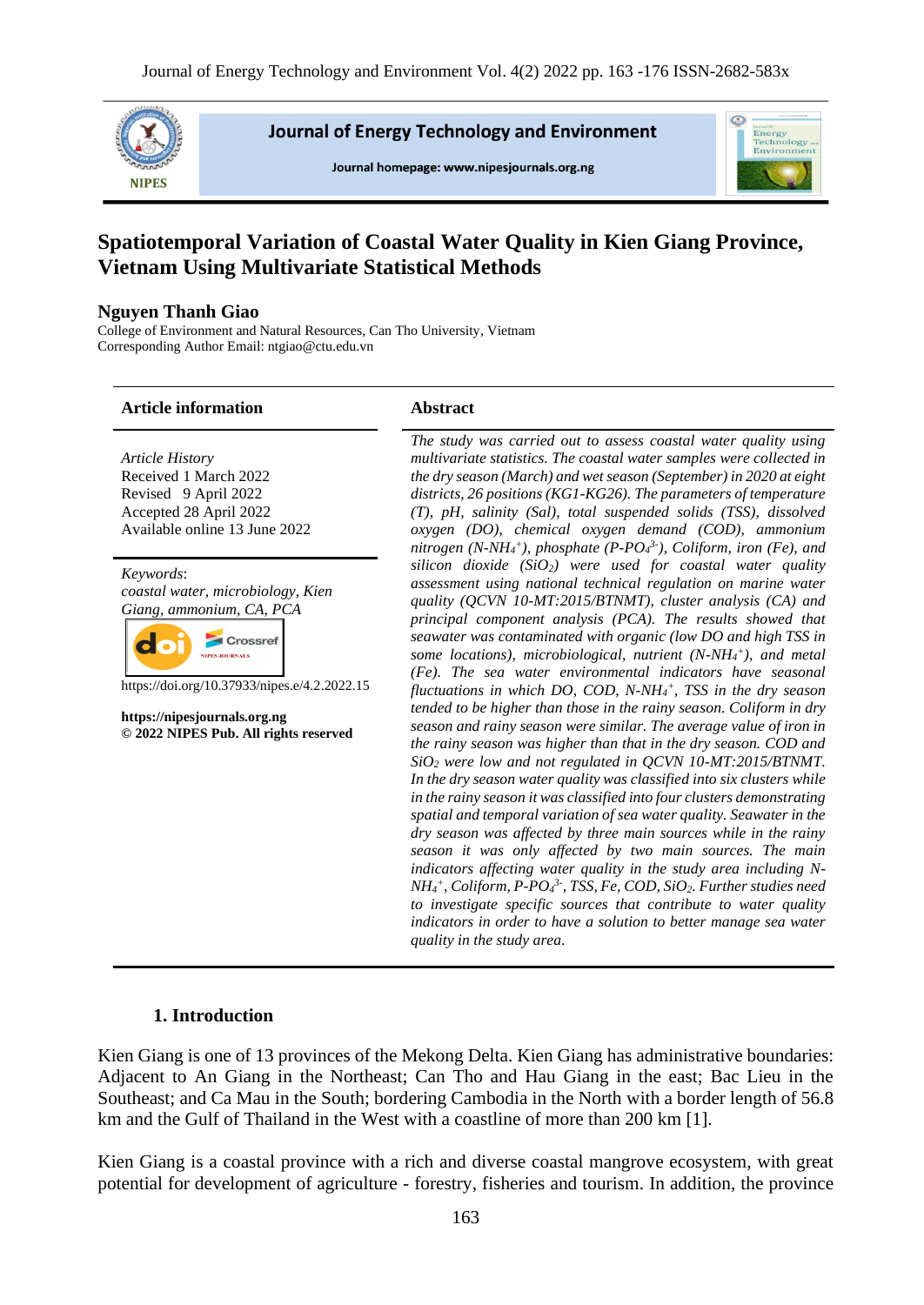has an economy with potential land, hills, minerals, primeval forests, sea and islands, and many rare animal species in the undersea forest [1]. Besides, Kien Giang also has a very important position and role in socio-economic development, trade exchange and national security. In the past period, the socio-economic development of the province has made strong strides, creating a turning point in the realization of industrialization and modernization of the economy and actively contributing to the process of economic development. common development of the region and the whole country, achieved many great achievements, contributing to improving people's quality of life [1]. Kien Giang is a coastal province with a potential economy in terms of land resources, hills, minerals, primeval forests, sea and islands, and many rare animal species in the undersea forest. Besides, there is also a very important position and role in socio-economic development, trade exchange and security and defense [2].

In recent times, the province's socio-economic development has made strong strides, creating a turning point in the implementation of industrialization and modernization of the economy and actively contributing to the development process. region and the whole country [1]. With the advantage and important development potential of the marine economy, the marine economy in recent years has contributed 75.6% to the province's GDP, the average annual growth rate of the marine economy is about 69% [1]. The environmental quality of seawater in Kien Giang province is also under pressure from pollution [2-3]. Firstly, pressure due to population growth and urban development in coastal areas. Secondly, the pressure due to maritime activities generates wastewater from ships and marine vehicles, shipbuilding and repairing factories, seaports, yards and warehouses. Thirdly, the pressure caused by fishing and aquaculture generates wastes arising from fishing activities and the crew's daily life if they are not treated and discharged directly into the sea. Fourth, pressure from coastal industrial development through policies to strongly develop coastal industrial parks and clusters. Tourism is also an activity that causes pressure on the environment due to the operation of hotels, motels and tourism services [1-3]. Kien Giang has conducted coastal water environment monitoring under the guidance of the Law on Environmental Protection of Vietnam [4]. The Ministry of Natural Resources and Environment has guided the assessment of sea water quality using each individual parameter [5]. However, this assessment does not fully reflect the information contained in the dataset [6]. Currently, multivariate statistical methods are commonly used to assess water quality [6-9]. Multivariate statistical methods can be used to identify sources of pollution, the main criteria affecting water quality, and water quality subclusters [6-11]. Therefore, the multivariate statistical method is very useful for analyzing environmental monitoring data.

This study was conducted to use cluster analysis method and principal component analysis method to analyze monitoring data of sea water environment quality in Kien Giang province. The results provide information on the current state of sea water environment quality, key influencing indicators, potential pollution sources, water quality subclusters, contributing to the management of sea water environment quality in Kien Giang province.

# **2. Materials and methods**

Kien Giang, a province located in the southernmost position of the country, has the greatest potential for marine economic development in the Mekong Delta, with a total natural area of 6,346 km²; there are 09 administrative units at the coastal and island district level; including 07 districts, towns and coastal cities and 02 island districts (Phu Quoc, Kien Hai). Has a coastline of more than 200 km; The sea area is more than 63,290 km² (ten times larger than the mainland), with about 137 large and small floating islands/island, of which 43 are inhabited, is the sea, has national boundaries in the West Sea, bordering Cambodia, Thailand and Malaysia. In this study, the coastal water samples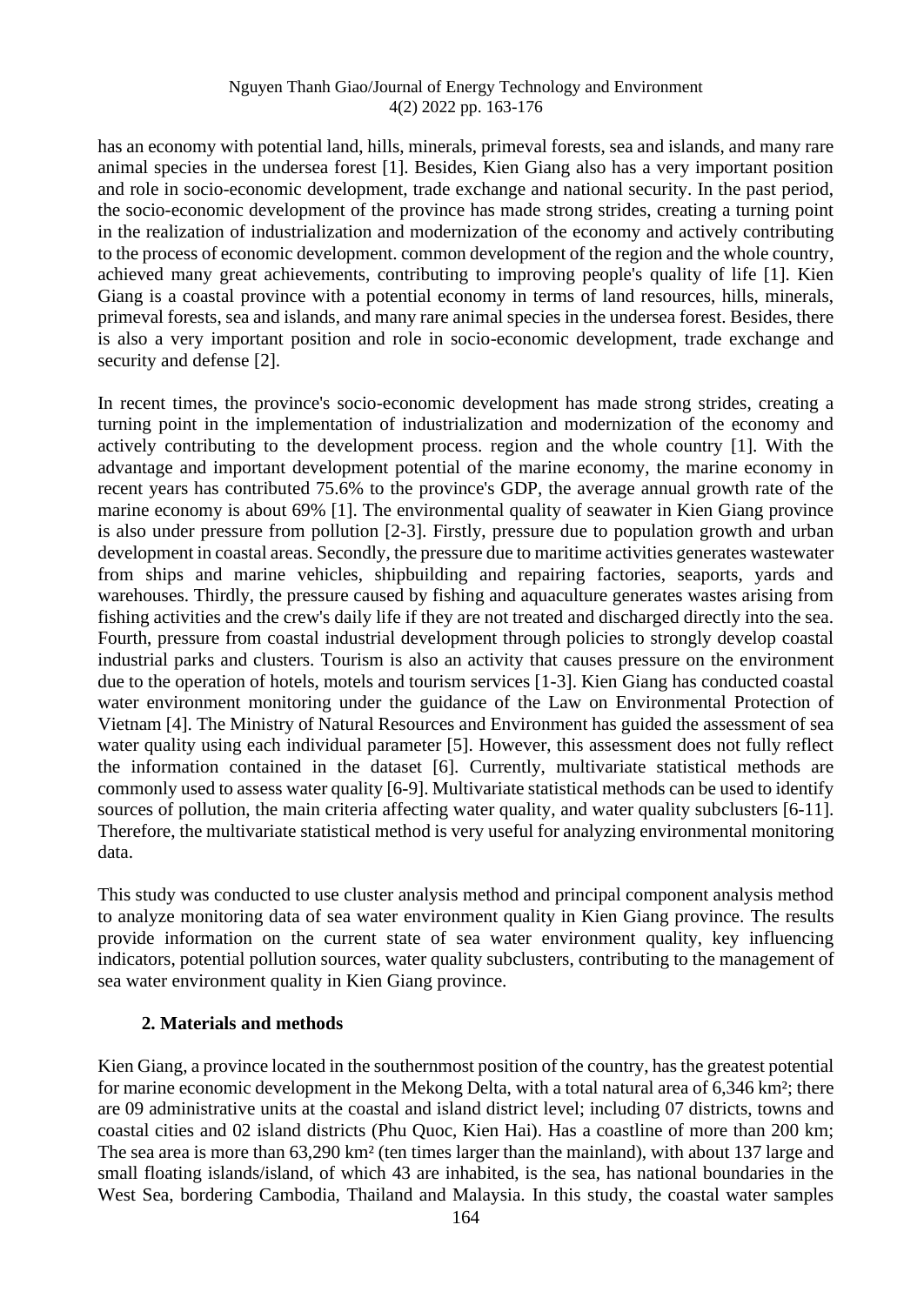were collected in the dry season (March) and wet season (September) in 2020 at eight districts including Rach Gia (KG1-KG2), Ha Tien (KG3-KG4), Kien Luong (KG5-KG7), Hon Dat (KG8- KG10), An Bien (KG11-KG12), An Minh (KG13-KG15), Kien Hai (KG16), and Phu Quoc (KG17- KG26). The map of the sampling sites is presented in Figure 1. Water samples were collected to analyze the parameters of temperature (T), pH, salinity (S), total suspended solids (TSS), dissolved oxygen (DO), chemical oxygen demand (COD), ammonium nitrogen (N-NH<sub>4</sub><sup>+</sup>), phosphate (P-PO<sub>4</sub><sup>3</sup> ), Coliform, iron (Fe), and silicon dioxide (SiO<sub>2</sub>). T, pH, salinity, DO were measured in the field while COD, N-NH<sub>4</sub><sup>+</sup>, P-PO<sub>4</sub><sup>3-</sup>, Coliform, Fe, SiO<sub>2</sub> parameters were measured in the laboratory by standard methods [12]. Methods of field measurements and laboratory analysis are presented in Table 1.



Figure 1. Map of the sampling sites

Surface water quality in the coastal area was assessed using national technical regulation on marine water quality (QCVN 10-MT:2015/BTNMT) [5] since the study areas are high salinity. The limit values of surface water quality are presented in Table 1. In addition, principal component analysis (PCA) and CA were used to identify potential polluting sources and key variables affecting water quality and classify surface water quality in the study areas. PCA and CA were performed using Primer Software Version 5.2.

| <b>Variable</b>  |                        | Unit              | <b>Analytical methods</b>     | Limit         |
|------------------|------------------------|-------------------|-------------------------------|---------------|
| Temp.            | Temperature            | $\rm ^{o}C$       | <b>TCVN 4557:1988</b>         |               |
| pH               | pH                     |                   | TCVN 6492:2011                | $6 - 5 - 8.5$ |
| Sal.             | Salinity               | $\%$ <sub>0</sub> | Salinometer                   |               |
| <b>TSS</b>       | Total suspended solids | mg/L              | <b>SMEWW 2540B 2012</b>       | 50            |
| D <sub>O</sub>   | Dissolved oxygen       | mg/L              | <b>TCVN 7325:2004</b>         | $\geq$ 5      |
| <b>COD</b>       | Chemical oxygen demand | mg/L              | TCVN 6491:1999                |               |
| $N-NH_4^+$       | Ammonium               | mg/L              | <b>SMEWW 4500 NH3 F 2012</b>  | 0.1           |
| $P-PO43$         | Orthophosphate         | mg/L              | Hach DR 4000/5000 Method 8048 | 0.2           |
| Coliform         | Coliform               | $MPN/100$ mL      | TCVN 6197-2:1996              | 1000          |
| Fe               | Iron                   | mg/L              | TCVN 6177:1996                | 0.5           |
| SiO <sub>2</sub> | Silicon dioxide        | mg/L              | Hach DR 4000/5000 Method 8195 |               |

Table 1. Analytical methods and limits of surface water quality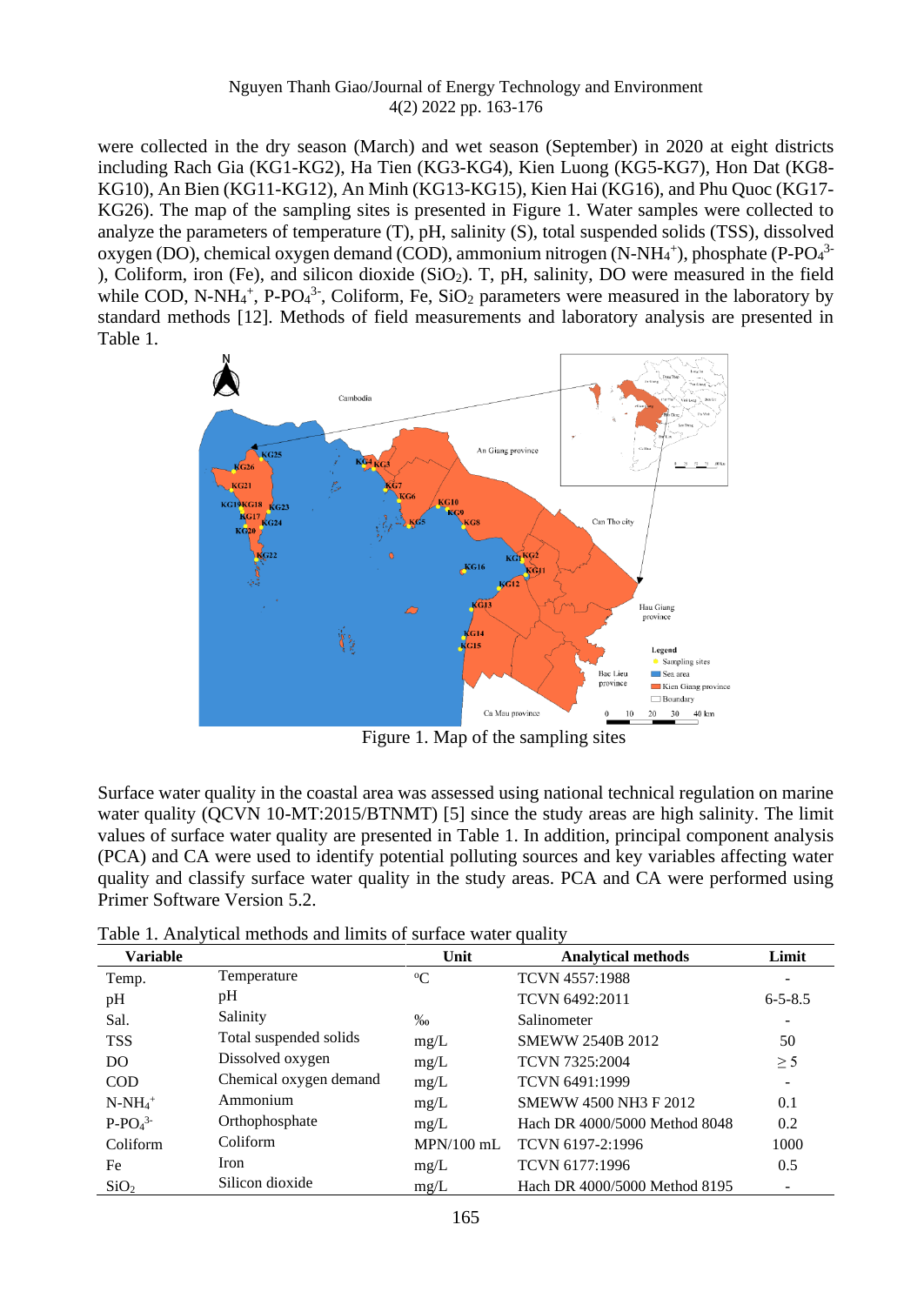# **3. Results and discussion**

# *3.1. Evaluating surface water quality in the study area*

The average temperature in coastal water in the dry season and the rainy season fluctuated between 28.0-32.0 $\degree$ C and 27.1-29.7 $\degree$ C, respectively (Figure 2). The seasonal variation between locations was low with the coefficients of variation between locations in the dry and rainy seasons being 3.31% and 3.43%, respectively. This temperature was in the range suitable for the growth of organisms in coastal waters [5].



Figure 2. Temperature in surface water in coastal area

The average pH value in coastal water in the dry season and the rainy season fluctuated between 5.7-8.4 and 6.3-8.3, respectively (Figure 3). The variation of pH value in dry season ( $CV = 8.47\%$ ) was greater than that of pH in rainy season  $(CV=7.40\%)$ . The pH in coastal waters ranged from weak acid to alkaline. The pH in Kien Hai and Phu Quoc areas tended to be higher than that at other locations, even in the dry and rainy seasons.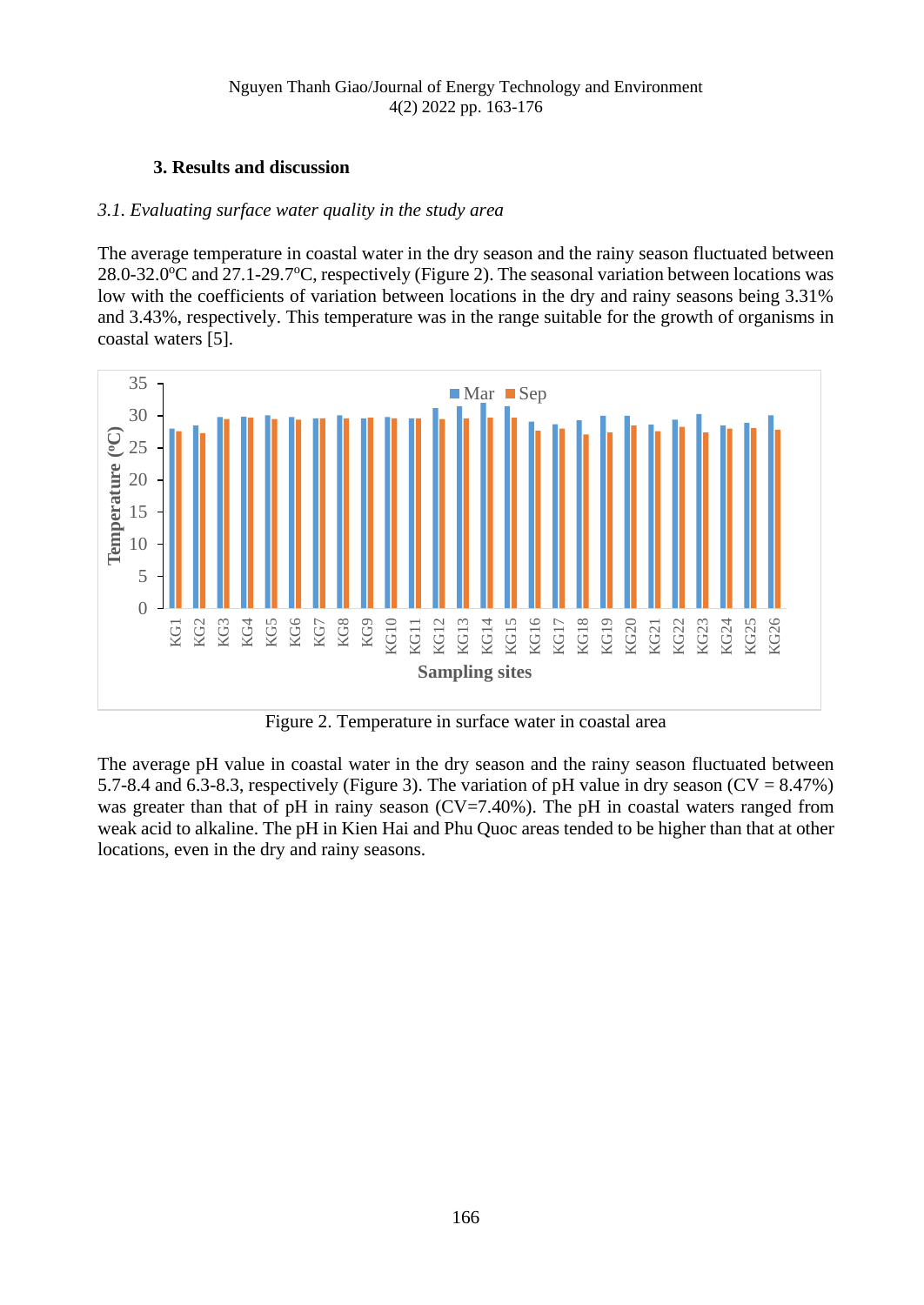

Figure 3. pH in surface water in coastal area

Salinity in coastal water in dry season and rainy season were in the range of 0.1-34.0 ‰ and 1.2- 31.7 ‰, respectively (Figure 4). The variation of salinity in the dry season ( $CV = 39.2\%$ ) was lower than the value of salinity in the rainy season  $(CV = 42.0\%)$ . The lowest salinity was found in Rach Gia and the highest in Kien Hai and Phu Quoc. The salinity range in An Bien and An Minh fluctuated greatly between the dry season and the rainy season. The salinity at Ha Tien, Kien Luong, An Bien, Anh Minh, Kien Hai, Phu Quoc locations in the dry season was higher than that in the rainy season. However, the salinity in places like Rach Gia, Hon Dat in the rainy season was higher than that in the dry season.



Figure 4. Salinity in surface water in coastal area

Total suspended solids (TSS) in coastal waters in the dry and rainy seasons ranged from 0-132 mg/L and 3-44 mg/L, respectively (Figure 5). TSS in the dry season and the rainy season fluctuated greatly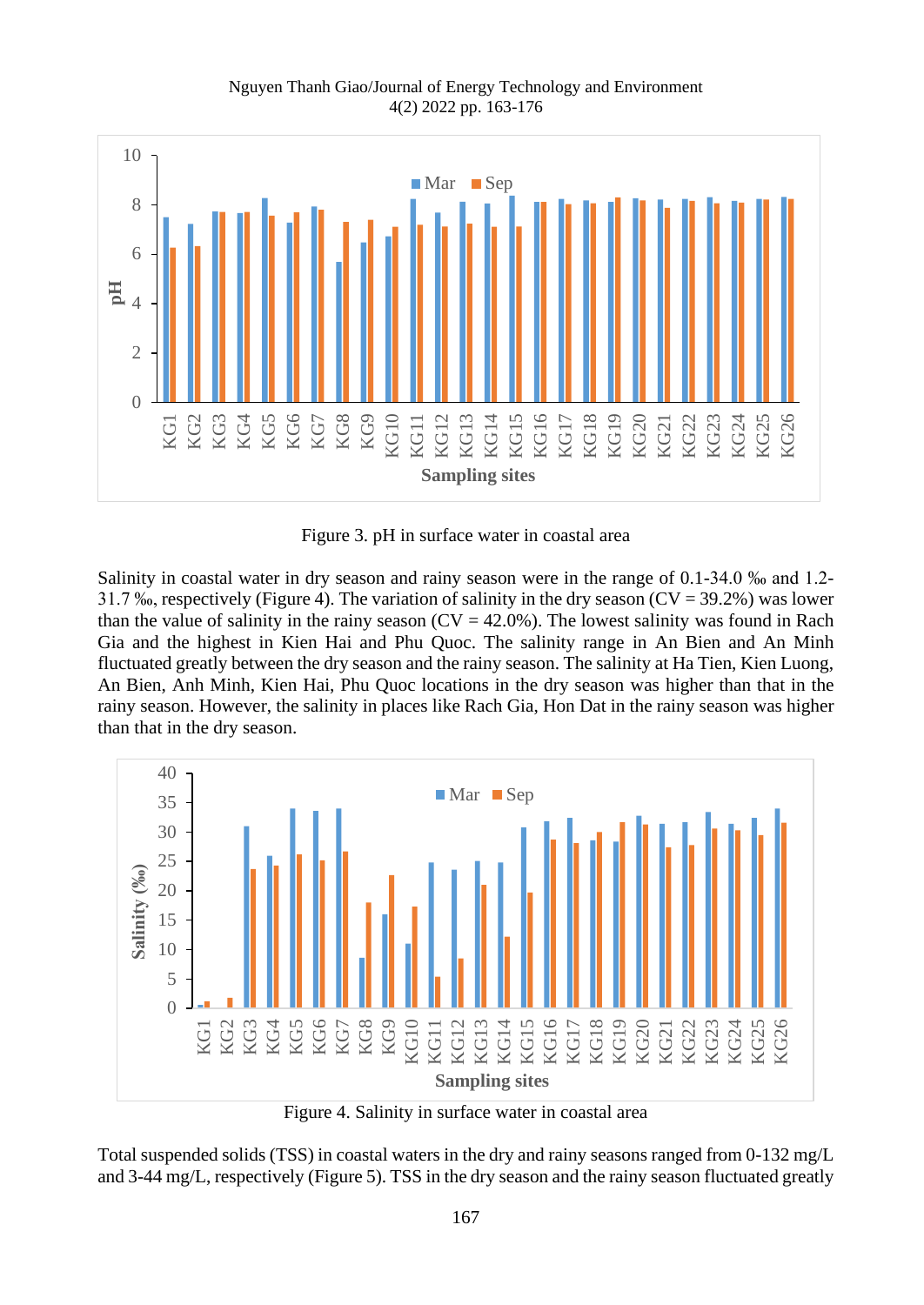with coefficients of variation of 118% and 68.5%, respectively. TSS at positions KG2, KG6, KG10, KG12 in the dry season was higher than TSS at other locations. TSS at KG6, KG10 and KG12 exceeded the allowable limit (50 mg/L). TSS at sites KG16-KG26 was significantly higher than that at sites KG1 to KG15. TSS at KG25 and KG26 was lowest in both dry and rainy seasons. The average value of TSS in the study area in the dry season (29.9 mg/L) was significantly higher than in the rainy season (13.3 mg/L). The reason may be that phytoplankton grows better in the dry season, so TSS concentration in the dry season was higher than in the rainy season.



Figure 5. TSS in surface water in coastal area

Dissolved oxygen (DO) concentration in coastal water in dry season and rainy season fluctuated in the range of 3.7-6.1 mg/L (average 4.5 mg/L) and 4.1-7.4 mg/L (average 4.7 mg/L), respectively (Figure 6). The variation of DO in the dry season ( $CV = 11\%$ ) was lower than the value of DO in the rainy season ( $CV = 14\%$ ). The lowest DO was found at site KG14 (3.74 mg/L, dry season) and the highest at KG9 (7.40 mg/L, rainy season). The average DO value at the sampling sites in the districts was in the range of 4.1-4.8 mg/L in the dry season and 4.1-5.8 mg/L in the rainy season. DO at most locations was lower than the allowable limit of QCVN 10-MT:2015/BTNMT ( $\geq$  5 mg/L).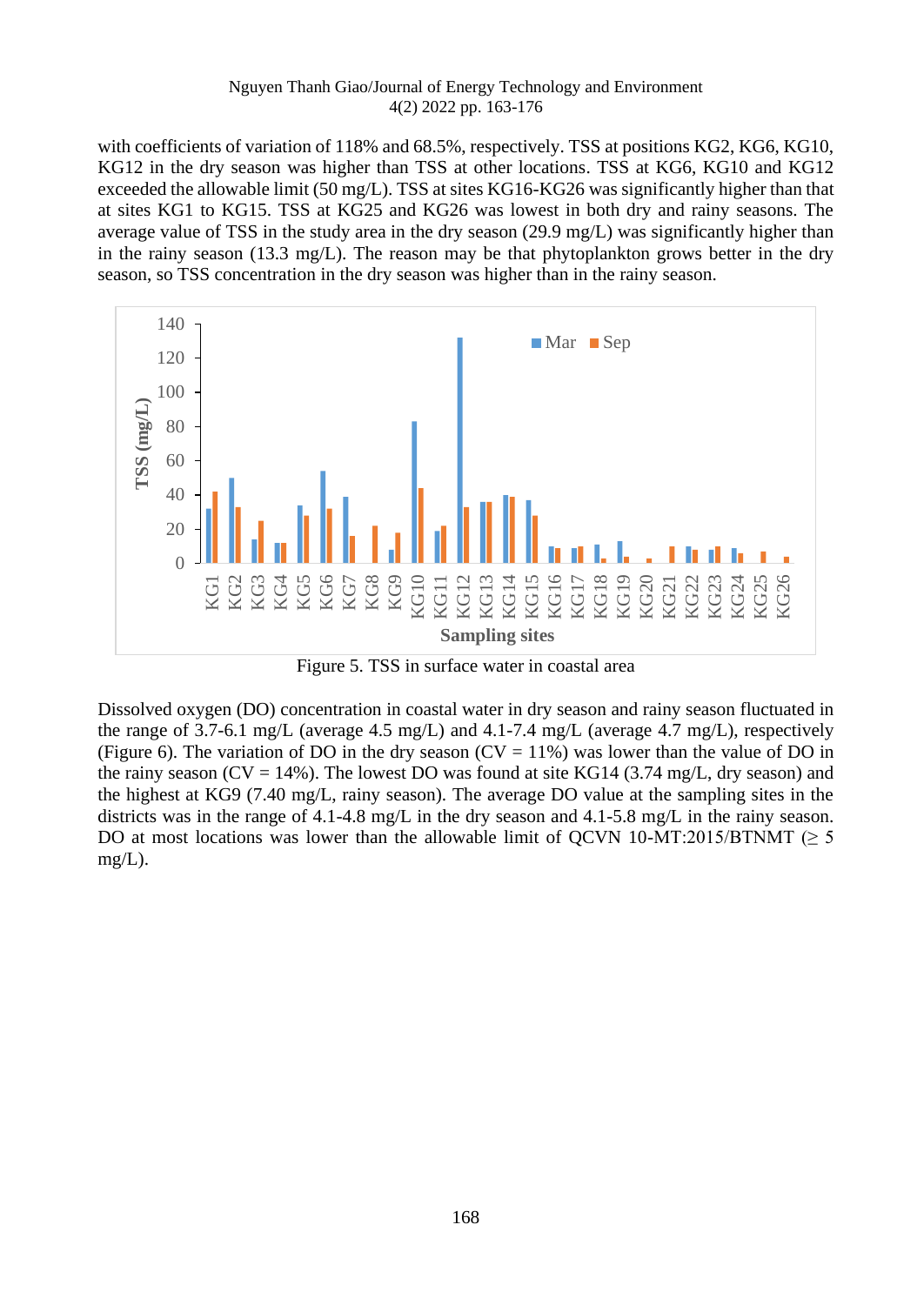Nguyen Thanh Giao/Journal of Energy Technology and Environment 4(2) 2022 pp. 163-176



Figure 6. DO in surface water in coastal area

The chemical oxygen demand (COD) in coastal water in the dry season and the rainy season fluctuated between 3.8-26.4 mg/L (average 11.3 mg/L) and 0-21.1 mg/L (average 8.4 mg/L), respectively (Figure 7). The fluctuation of chemical oxygen demand in the dry season ( $CV = 52.4\%$ ) was lower than the value of chemical oxygen demand in the rainy season  $(CV = 73.1\%)$ . The lowest chemical oxygen demand was found at KG16-KG26 while higher COD was found at sites from KG1-KG15. The results showed that the impact of coastal economic activities on COD is very large. COD in dry season tended to be higher than COD in rainy season. This may be due to the presence of phytoplankton. In addition, it is possible that traffic and fishing activities take place more in the dry season, leading to different levels of impact on sea water quality. The average value of COD in Kien Hai, Phu Quoc was the lowest compared to COD in water bodies in other districts. The average COD value at the study sites in the dry season and the rainy season was 5.6-19.5 mg/L and 1.5-16.4 mg/L, respectively. COD at most locations was relatively low. COD is not specified in QCVN 10- MT:2015/BTNMT.



Figure 7. COD in surface water in coastal area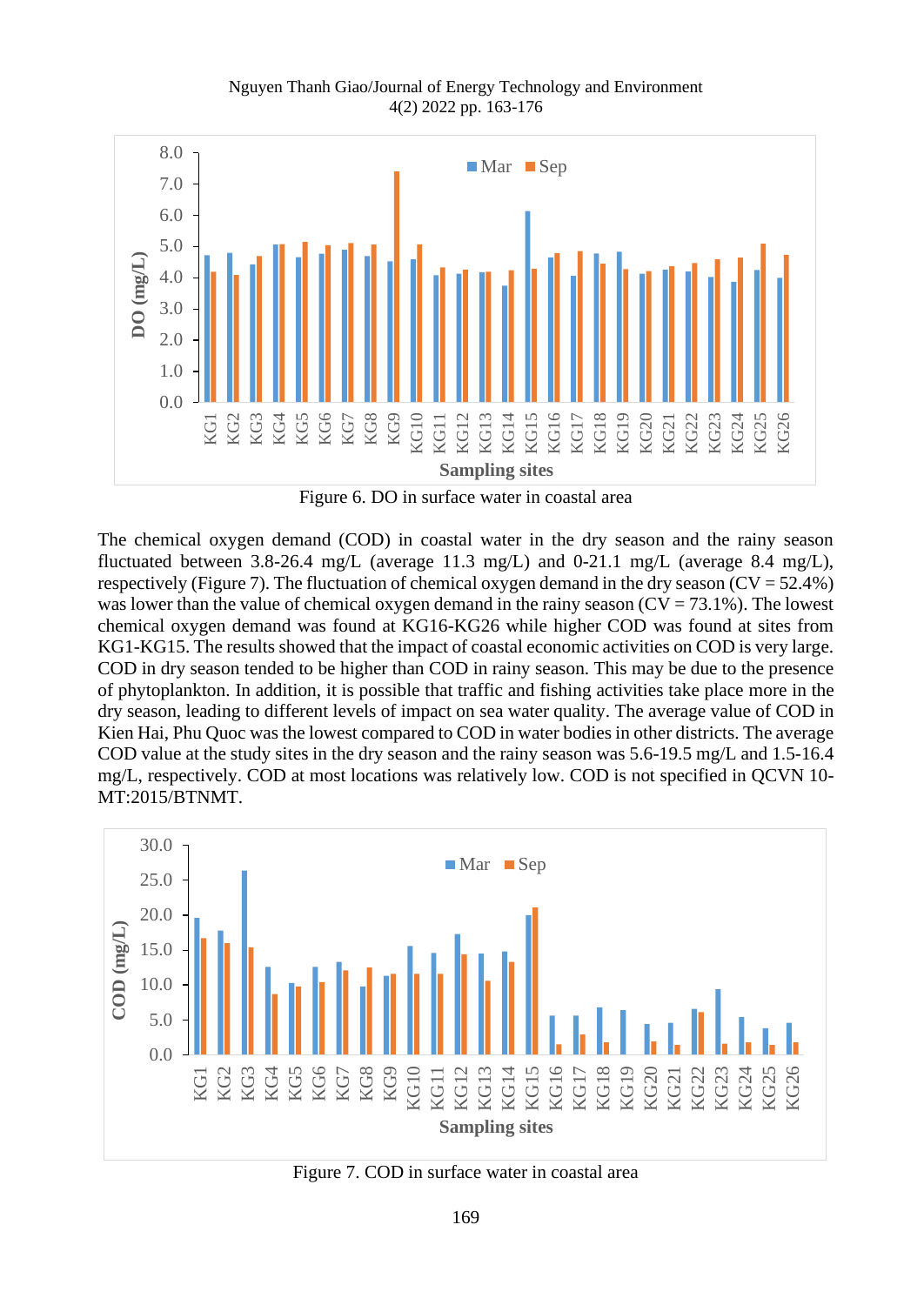Ammonium (N-NH<sub>4</sub><sup>+</sup>) in coastal water in dry season and rainy season fluctuated in the range of 0.0-13.8 mg/L (average 1.1 mg/L) and 0.0-1.5 mg/L (average 0.2 mg/L), respectively. L) (Figure 8). The volatility of ammonium during the dry season  $(CV = 295%)$  was significantly higher than that of the ammonium during the rainy season ( $CV=154%$ ). The highest ammonium was found at KG8-KG10 during the dry season. N-NH<sub>4</sub><sup>+</sup> in dry season tended to be higher than N-NH<sub>4</sub><sup>+</sup> in rainy season. The average value of N-NH<sub>4</sub><sup>+</sup> in Rach Gia, Ha Tien and especially Hon Dat in the dry season was higher than in the rest of the locations and in the rainy season. N-NH<sub>4</sub><sup>+</sup> at most locations was higher than the limit value of QCVN 10-MT:2015/BTNMT (0.1 mg/L).



Figure 8. N-N $H_4$ <sup>+</sup> in surface water in coastal area

Orthophosphate in coastal water in dry season and rainy season fluctuated in the range of 0-0.3 mg/L and 0-0.6 mg/L, respectively (Figure 9). Orthophosphate was found only at the KG1, KG2 and KG12 positions. Orthophosphate at site KG1 (rainy season and dry season) and at site KG2 (rainy season) were higher than the allowable limit of QCVN 10-MT:2015/BTNMT (0.2 mg/L). Orthophosphate at all remaining sites was below detection threshold (Figure 9).

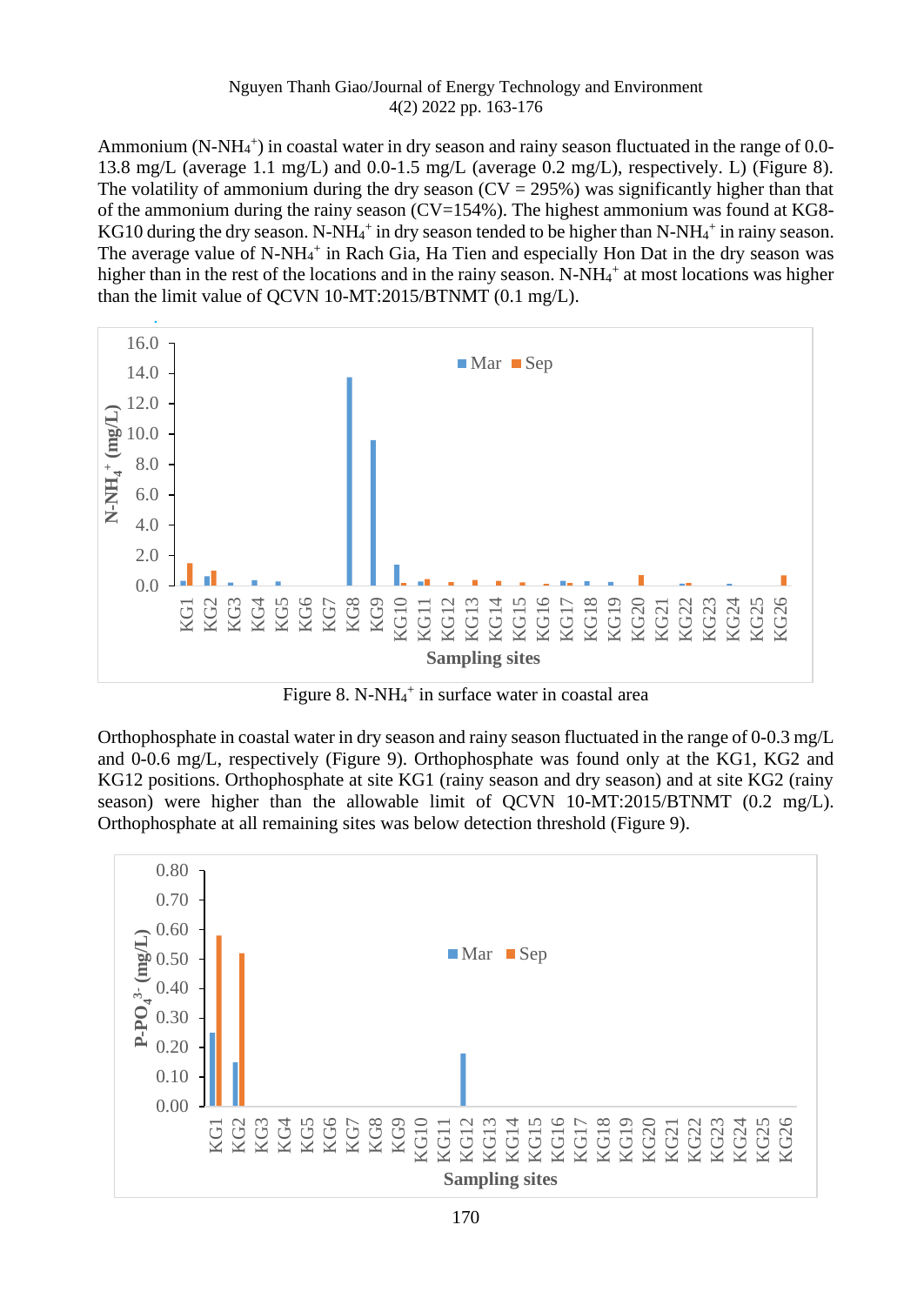Figure 9. P-P $O_4^3$  in surface water in coastal area

Coliforms in coastal waters in the dry and rainy seasons ranged from 9-93000 MPN/100 mL and 7- 93000 MPN/100 mL, respectively (Figure 10). The variation of coliform was very large even in the dry season ( $CV = 303.8\%$ ) and in the rainy season ( $CV = 303.9\%$ ). The lowest coliform was found in Kien Hai and Phu Quoc areas and the highest in Rach Gia. The average values of coliform in the dry and rainy seasons were similar. Coliforms at sites from KG1-KG15 were significantly higher than those at sites KG16-KG26. The average density of coliforms in the water bodies of Rach Gia, Ha Tien (dry season), Kien Luong (dry season), Hon Dat, An Bien, An Minh (rainy season) has exceeded the permitted limit of QCVN 10-MT:2015/BTNMT (1000 MPN/100 mL). The results showed that many areas have been contaminated with microorganisms.



Figure 10. Coliform in surface water in coastal area

Iron (Fe) in coastal water in the dry season and the rainy season fluctuated in the range of 0.0-2.7 mg/L and 0.0-1.4 mg/L, respectively (Figure 11). The volatility of iron in the dry season (CV = 157%) was higher than the value of iron in the rainy season ( $CV = 89$ %). The iron in seawater at the KG1-KG15 position was significantly higher than the iron at the KG16-KG26 position. Iron in Kien Hai and Phu Quoc is lower than in other districts. The average value of iron in the rainy season (0.5 mg/L) was higher than that in the dry season (0.3 mg/L). Fe in most locations KG1-KG15 in the rainy season exceeded the allowable limit of QCVN 10-MT:2015/BTNMT (0.5 mg/L).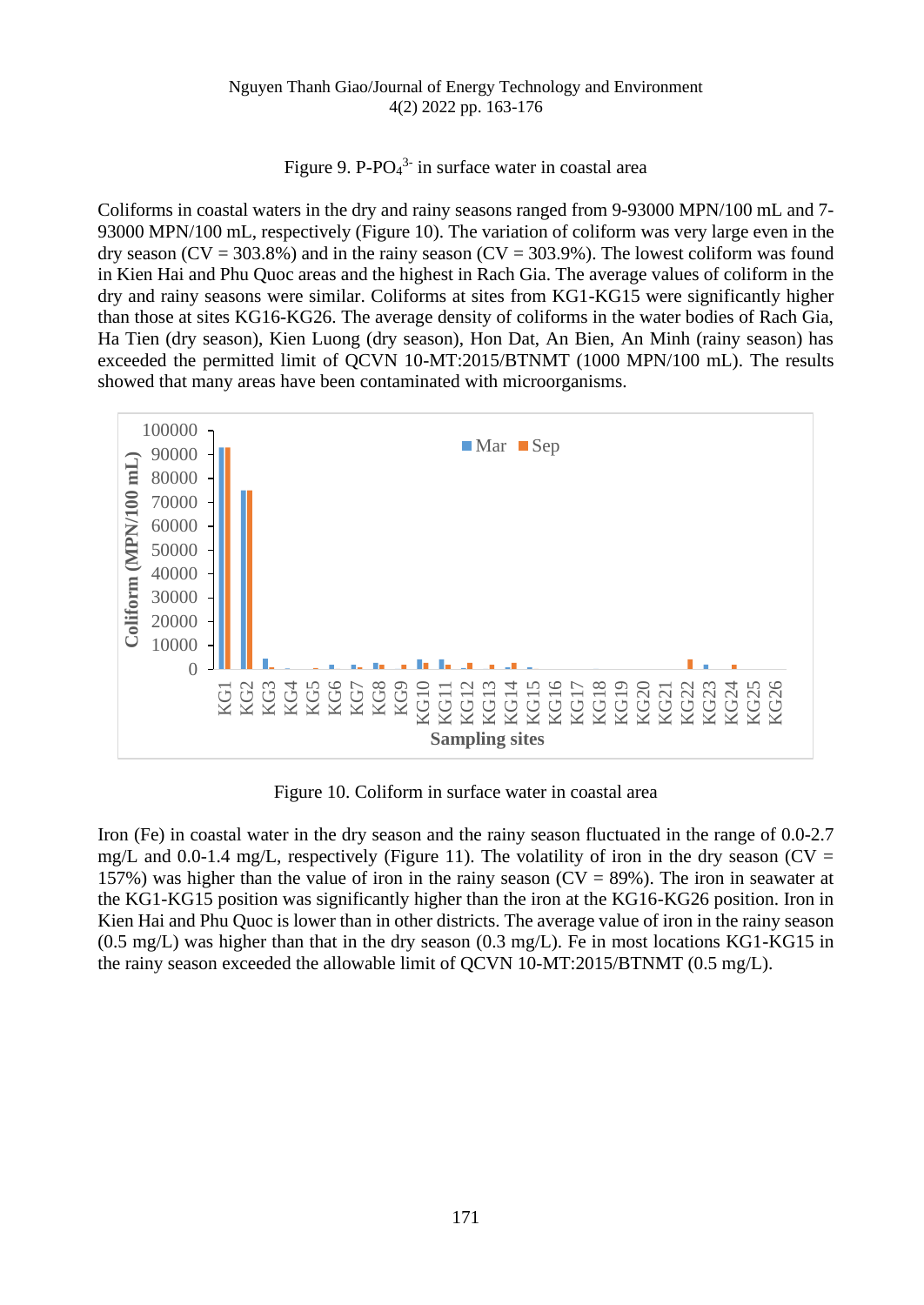Nguyen Thanh Giao/Journal of Energy Technology and Environment 4(2) 2022 pp. 163-176



Figure 11. Fe in surface water in coastal area

 $SiO<sub>2</sub>$  in coastal water in dry season and rainy season fluctuated between 1.0-12.0 mg/L (average 4.5 mg/L) and 1.0-18.0 mg/L (average 4.7 mg/L) (Figure 12). The volatility of  $SiO<sub>2</sub>$  in the dry season  $(CV = 66\%)$  was lower than the value of  $SiO<sub>2</sub>$  in the rainy season  $(CV=87\%)$ . The lowest  $SiO<sub>2</sub>$  was found in Kien Hai and Phu Quoc and the highest in Rach Gia, Hon Dat, An Bien and An Minh areas. SiO<sup>2</sup> is not regulated in QCVN 10-MT:2015/BTNMT.



Figure 12.  $SiO<sub>2</sub>$  in surface water in coastal area

# **3.2 Spatial variation of surface water quality in the study area**

The classification of coastal water quality in Kien Giang province by dry season and rainy season is presented in Figure 12 and Figure 13. Coastal water quality in the dry season was classified into six clusters (Figure 12). Cluster 2 includes positions from KG1-KG6 and the typical pollution indicators of the cluster are DO, N-NH<sub>4</sub><sup>+</sup>, coliform and Fe (Table 2). TSS of cluster 1 has not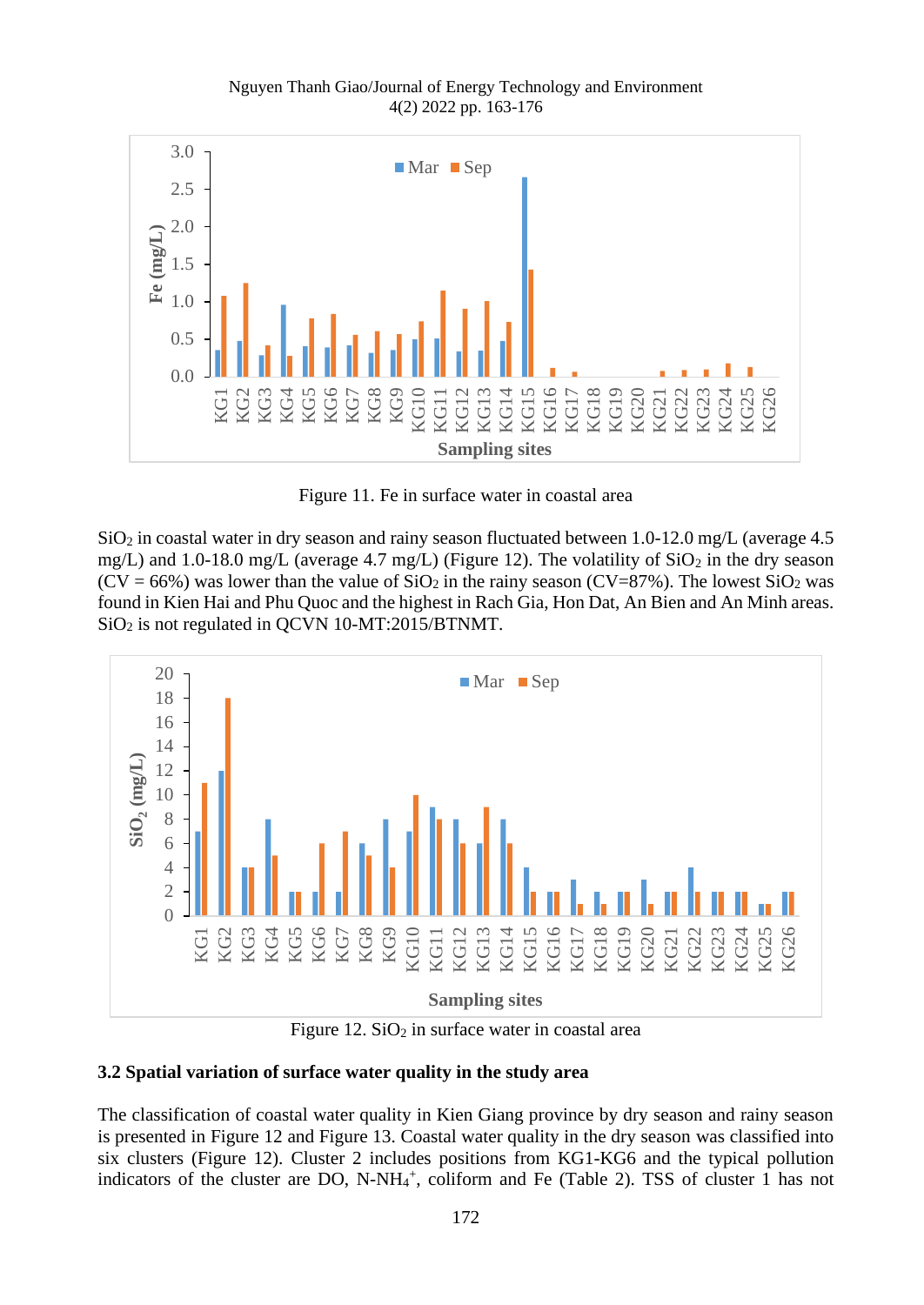exceeded the allowed limit, but it is the cluster with the highest TSS. As can be seen, cluster 1 is the most polluted cluster of coastal areas in the dry season. Cluster 2 includes sites KG7 and KG8 with pollution characteristics due to N-NH<sub>4</sub><sup>+</sup>, DO and coliform. N-NH<sub>4</sub><sup>+</sup> in cluster 2 was much higher than other clusters. Cluster 3 has only 1 position at KG18. Cluster 3 only has DO below the allowable limit and N-NH<sub>4</sub><sup>+</sup> above the allowable limit. Cluster 4 includes two positions KG14 and KG15. In this cluster, only Fe is above the allowable limit while the rest of the criteria are at the allowable level. However, TSS in cluster 4 is the highest compared to other clusters. Cluster 5 has only one KG21 site with pollution characteristics that only have a DO index lower than the allowable limit. Cluster 6 includes the remaining sites with pollution characteristics of low DO and high N-NH<sub>4</sub><sup>+</sup>. Thus, in the dry season, seawater has indicators of DO, N-NH<sub>4</sub><sup>+</sup>, Fe, coliform exceeding the allowable limits.





Coastal water quality in the rainy season is classified into 4 clusters (Figure 13). Cluster 1 includes positions from KG1-KG6. This cluster is more polluted than other clusters because the indicators DO, N-NH<sub>4</sub><sup>+</sup>, Fe, coliform all exceed the allowable limits. Cluster 2 includes 3 positions KG7-KG9, with the characteristic that coliform and Fe have exceeded the allowable limit. Cluster 3 includes 4 positions from KG23 to KG26. The water quality of cluster 3 is very clean, only the N-NH $_4$ <sup>+</sup> indicator exceeds the allowable limit. Cluster 4 includes the remaining sites with pollution characteristics of coliform and N-NH<sub>4</sub><sup>+</sup>. Similar to the dry season, the seawater in the rainy season has indicators of DO, N-NH<sub>4</sub><sup>+</sup>, Fe, and coliform exceeding the allowable limits (Table 2). The results showed that water quality has large fluctuations in space and time.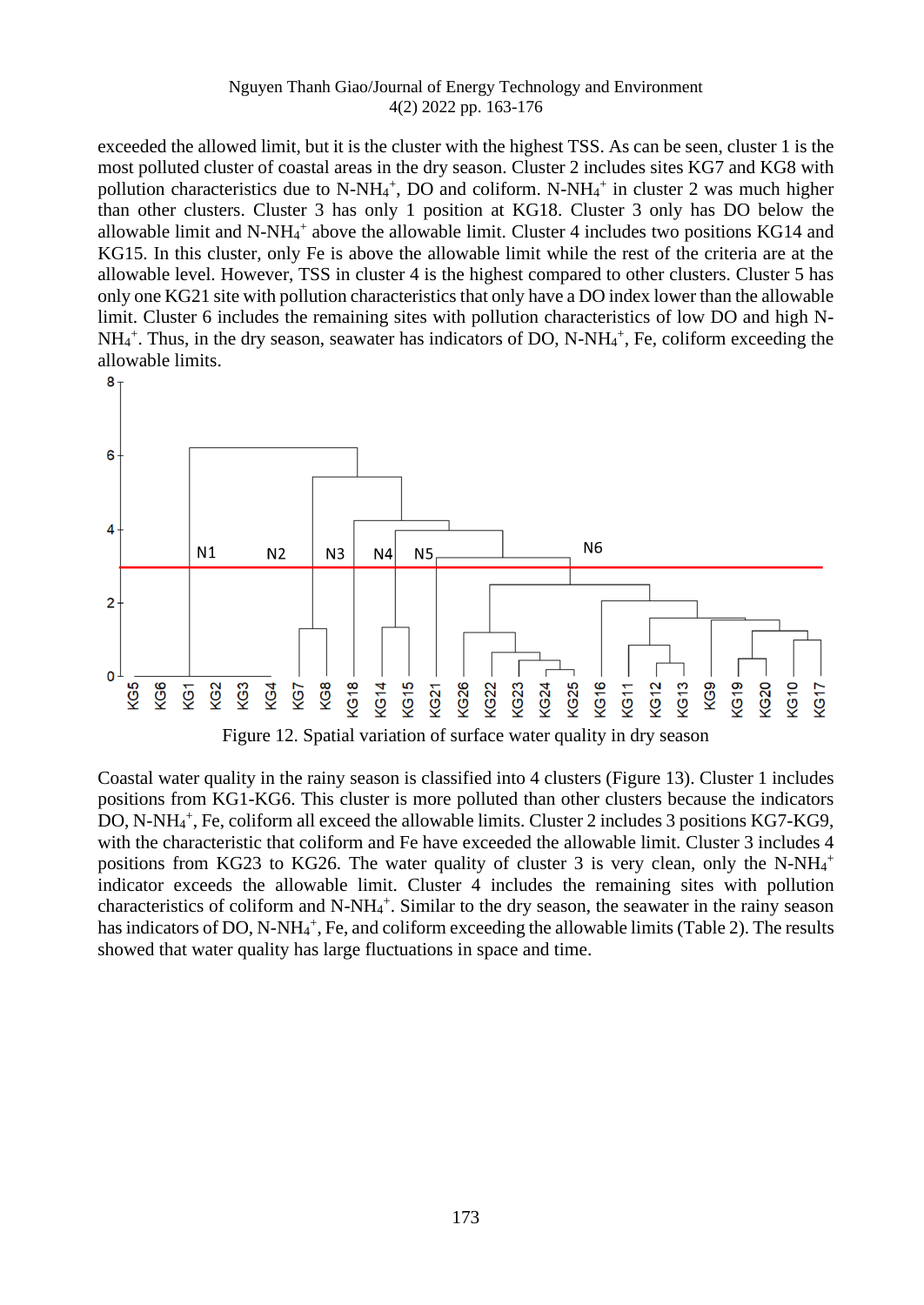Nguyen Thanh Giao/Journal of Energy Technology and Environment 4(2) 2022 pp. 163-176



| <b>Variable</b>  | Dry season     |                |      |                | Wet season     |      |       |       | Limit |       |                              |
|------------------|----------------|----------------|------|----------------|----------------|------|-------|-------|-------|-------|------------------------------|
|                  | N <sub>1</sub> | N <sub>2</sub> | N3   | N <sub>4</sub> | N <sub>5</sub> | N6   | N1    | N2    | N3    | N4    |                              |
| Temp.            | 29.4           | 29.9           | 29.3 | 31.8           | 28.6           | 29.8 | 28.83 | 29.63 | 27.83 | 28.64 | $\qquad \qquad$              |
| pH               | 7.6            | 6.8            | 8.2  | 8.2            | 8.2            | 7.9  | 7.21  | 7.50  | 8.15  | 7.66  | $6 - 5 - 8.5$                |
| Sal.             | 20.9           | 21.3           | 28.6 | 27.8           | 31.4           | 27.8 | 17.07 | 22.47 | 30.50 | 22.24 | $\overline{\phantom{0}}$     |
| <b>TSS</b>       | 32.7           | 19.5           | 11.0 | 38.5           | 0.0            | 24.1 | 28.67 | 18.67 | 6.75  | 19.15 | 50                           |
| D <sub>O</sub>   | 4.7            | 4.8            | 4.8  | 4.9            | 4.3            | 4.3  | 4.71  | 5.86  | 4.76  | 4.45  | $\geq$ 5                     |
| <b>COD</b>       | 16.6           | 11.6           | 6.8  | 17.4           | 4.6            | 8.9  | 12.83 | 12.07 | 1.65  | 7.55  | $\qquad \qquad \blacksquare$ |
| $N-NH_4^+$       | 0.3            | 6.9            | 0.3  | 0.0            | 0.0            | 0.9  | 0.42  | 0.00  | 0.17  | 0.23  | 0.1                          |
| $P-PO43$         | 0.1            | 0.0            | 0.0  | 0.0            | 0.0            | 0.0  | 0.18  | 0.00  | 0.00  | 0.00  | 0.2                          |
| Coliform         | 29196          | 2400           | 280  | 900            | 9              | 882  | 28348 | 1633  | 550   | 1312  | 1000                         |
| Fe               | 0.5            | 0.4            | 0.0  | 1.6            | 0.0            | 0.1  | 0.78  | 0.58  | 0.10  | 0.49  | 0.5                          |
| SiO <sub>2</sub> | 5.8            | 4.0            | 2.0  | 6.0            | 2.0            | 4.2  | 7.67  | 5.33  | 1.75  | 4.00  | $\qquad \qquad$              |

Table 2. Values of water variables in the identified clusters

*3.3 Identifying key variables influencing water quality in the study area*

The results show that coastal water quality in the dry season was influenced by three main components PC1-PC3, which explains 80.5% of water quality variation. The PC4-PC7 subcomponents explain 18.4% of the water quality variation (Table 3). PC1 caused slight fluctuations to the parameters of temperature, pH, DO, COD and  $SiO<sub>2</sub>$ . PC2 had a weak effect on salinity parameters while moderate impact on  $P$ - $PO<sub>4</sub><sup>3</sup>$  and coliform. PC3 has a weak effect on TSS but a strong effect on Fe. PC5 mainly affects TSS and has little effect on coliform. PC6 has a weak effect on N-NH<sub>4</sub><sup>+</sup>, P-PO<sub>4</sub><sup>3-</sup> while having a significant effect on SiO<sub>2</sub>. PC7 has a strong effect on COD and a weak effect on SiO2. Thus, the main indicators affecting water quality in the dry season include N-NH<sub>4</sub><sup>+</sup>, Coliform, P-PO<sub>4</sub><sup>3-</sup>, TSS, Fe, COD, SiO<sub>2</sub> because the load coefficient fluctuates from medium to strong.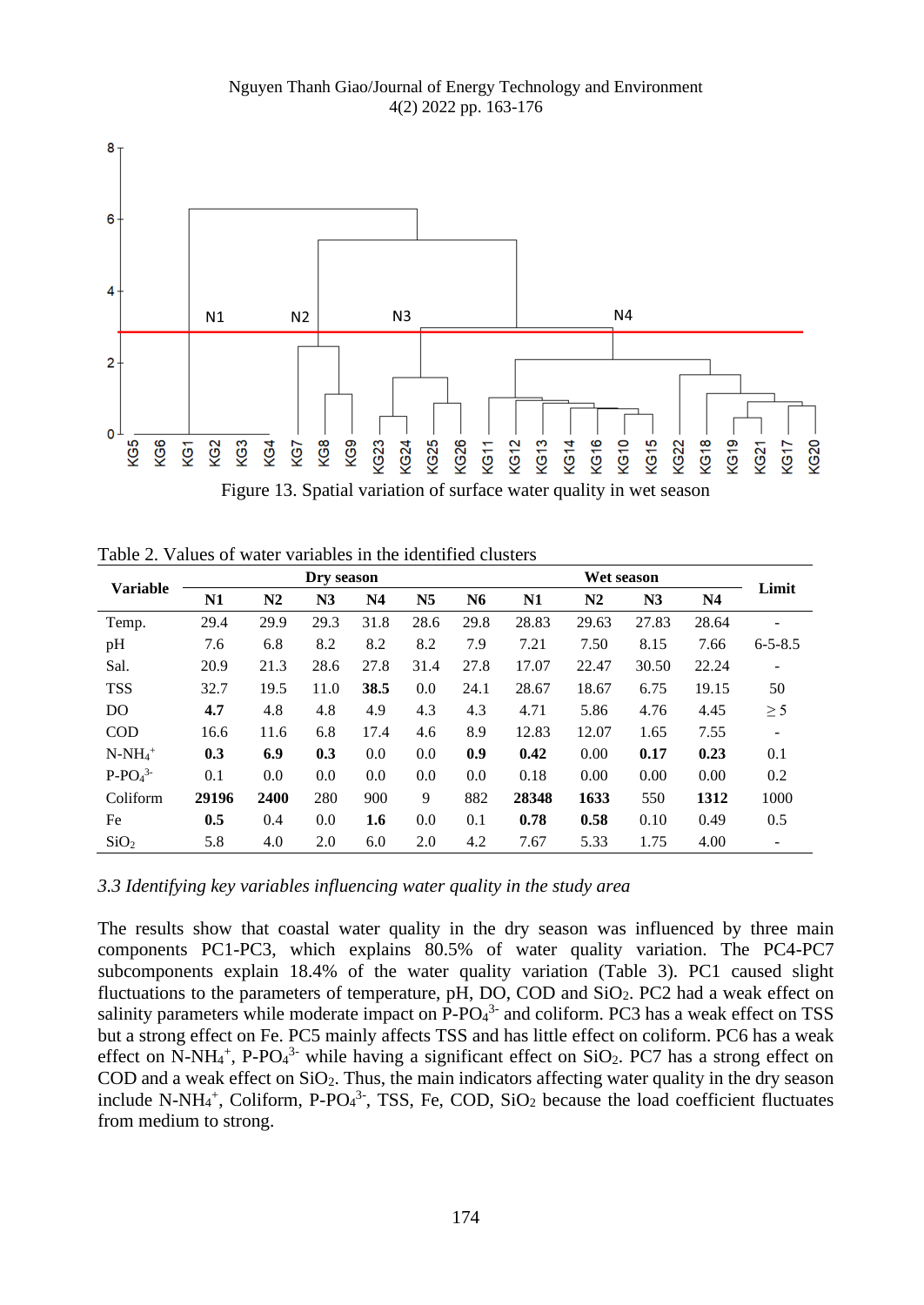| Variables        | PC <sub>1</sub> | PC <sub>2</sub> | PC <sub>3</sub> | PC <sub>4</sub> | PC <sub>5</sub> | PC <sub>6</sub> | PC7      |
|------------------|-----------------|-----------------|-----------------|-----------------|-----------------|-----------------|----------|
| Temp.            | $-0.411$        | 0.154           | $-0.090$        | 0.202           | 0.002           | 0.017           | 0.080    |
| pH               | $-0.402$        | 0.173           | 0.028           | 0.254           | 0.116           | $-0.017$        | 0.149    |
| Sal.             | $-0.265$        | 0.468           | 0.213           | 0.208           | 0.057           | 0.117           | $-0.022$ |
| <b>TSS</b>       | $-0.267$        | $-0.171$        | 0.345           | $-0.140$        | $-0.742$        | 0.200           | 0.053    |
| D <sub>O</sub>   | $-0.409$        | 0.140           | $-0.097$        | 0.099           | 0.150           | 0.214           | 0.116    |
| <b>COD</b>       | $-0.387$        | $-0.100$        | 0.025           | $-0.198$        | 0.029           | $-0.169$        | $-0.865$ |
| $N-NH_4^+$       | $-0.041$        | 0.017           | $-0.855$        | $-0.025$        | $-0.253$        | 0.365           | $-0.095$ |
| $P-PO43$         | $-0.164$        | $-0.556$        | 0.136           | 0.169           | $-0.024$        | 0.397           | 0.127    |
| Coliform         | $-0.139$        | $-0.548$        | $-0.024$        | 0.176           | 0.476           | 0.068           | $-0.022$ |
| Fe               | $-0.232$        | 0.064           | 0.032           | $-0.848$        | 0.297           | 0.197           | 0.264    |
| SiO <sub>2</sub> | $-0.330$        | $-0.235$        | $-0.254$        | $-0.064$        | $-0.174$        | $-0.733$        | 0.334    |
| E.val.           | 5.29            | 2.33            | 1.24            | 0.86            | 0.66            | 0.31            | 0.19     |
| $\%$ Var.        | 48.1            | 21.2            | 11.2            | 7.9             | 6.0             | 2.8             | 1.7      |
| $C$ .% Var.      | 48.1            | 69.3            | 80.5            | 88.4            | 94.4            | 97.2            | 98.9     |

|  | Table 3. Key variables influencing surface water quality in dry season |  |  |
|--|------------------------------------------------------------------------|--|--|
|  |                                                                        |  |  |

In the rainy season, only two main components PC1 and PC2 have major impacts on water quality, explaining 84.3% of water quality variation. The PC3-PC7 sub-sources explain 14.8% of the water quality variation. The parameters Fe, COD,  $SiO<sub>2</sub>$ , TSS, salinity are the main indicators affecting water quality. The results show that water quality in the dry season fluctuated more than in the rainy season.

Table 4. Key variables influencing surface water quality in wet season

| Variables        | PC <sub>1</sub> | PC <sub>2</sub> | PC <sub>3</sub> | PC <sub>4</sub> | PC <sub>5</sub> | PC <sub>6</sub> | PC7      |
|------------------|-----------------|-----------------|-----------------|-----------------|-----------------|-----------------|----------|
| Temp.            | $-0.341$        | $-0.292$        | $-0.114$        | 0.007           | 0.025           | $-0.032$        | $-0.283$ |
| pH               | $-0.309$        | $-0.333$        | $-0.236$        | 0.025           | 0.026           | $-0.046$        | $-0.280$ |
| Sal.             | $-0.091$        | $-0.503$        | $-0.309$        | $-0.228$        | 0.167           | $-0.002$        | 0.659    |
| <b>TSS</b>       | $-0.364$        | 0.007           | 0.332           | 0.062           | $-0.166$        | $-0.786$        | 0.264    |
| D <sub>O</sub>   | $-0.311$        | $-0.324$        | $-0.184$        | 0.129           | $-0.070$        | 0.129           | $-0.248$ |
| <b>COD</b>       | $-0.357$        | 0.007           | 0.326           | 0.556           | 0.129           | 0.270           | 0.116    |
| $N-NH_4^+$       | $-0.278$        | 0.347           | $-0.159$        | $-0.423$        | 0.437           | $-0.252$        | $-0.325$ |
| $P-PO43$         | $-0.238$        | 0.399           | $-0.383$        | $-0.056$        | 0.125           | 0.168           | 0.373    |
| Coliform         | $-0.236$        | 0.376           | $-0.388$        | 0.457           | $-0.047$        | $-0.032$        | 0.074    |
| Fe               | $-0.338$        | 0.031           | 0.511           | $-0.268$        | 0.375           | 0.357           | 0.104    |
| SiO <sub>2</sub> | $-0.346$        | 0.155           | 0.042           | $-0.395$        | $-0.757$        | 0.264           | 0.033    |
| E.val.           | 6.09            | 3.18            | 0.84            | 0.34            | 0.22            | 0.14            | 0.09     |
| %Var.            | 55.4            | 28.9            | 7.6             | 3.1             | 2.0             | 1.3             | 0.8      |
| $C.$ % Var.      | 55.4            | 84.3            | 91.9            | 95.1            | 97.1            | 98.3            | 99.1     |

# **4. Conclusion**

The results show that the sea water temperature was within the allowable limit and there was little seasonal variation. The pH in coastal waters ranges from weak acid to alkaline. The pH in Kien Hai and Phu Quoc areas tended to be higher than that at other locations, even in the dry and rainy seasons. The lowest salinity was found in Rach Gia and the highest in Kien Hai and Phu Quoc. Salinity fluctuations varied widely between sampling areas. TSS at some locations (KG6, KG10 and KG12) exceeded the allowable limit. DO at most locations was lower than the allowable limit of QCVN 10-MT:2015/BTNMT. COD at most locations was relatively low and not regulated in QCVN 10-MT:2015/BTNMT. The highest ammonium was found at KG8-KG10 during the dry season. DO, COD, N-NH<sub>4</sub><sup>+</sup>, TSS in dry season tended to be higher than that in rainy season.